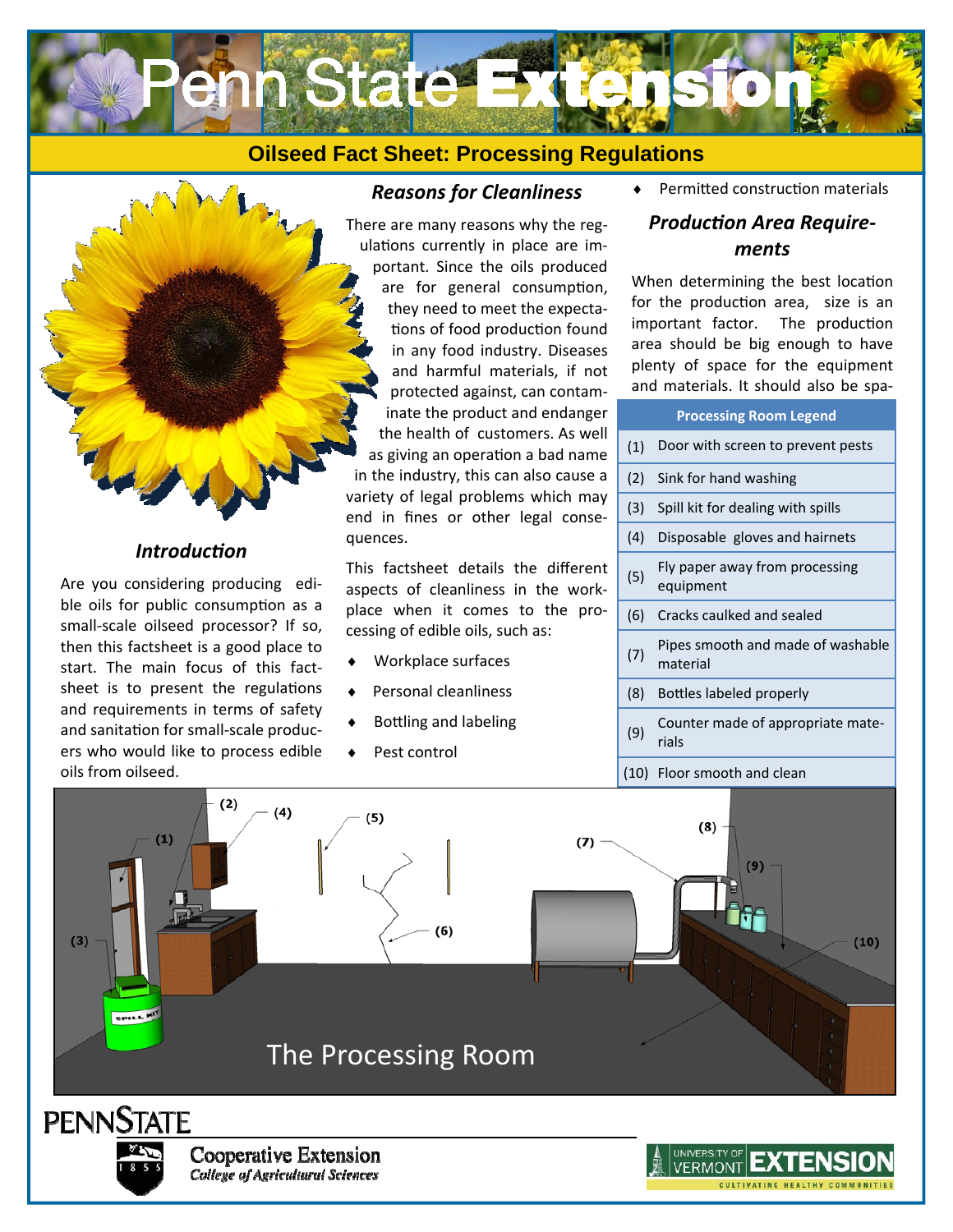

cious enough to allow for ease of should also be adequate for sanitary cleaning resulting in a sanitary opera- operation and proper cleaning of the tion. Equipment and material place- facility and equipment, as well as proment should be unobstructed and al- moting good personal cleanliness in low for safe movement around the the employees. Floor drains may also area.

The floors, ceilings, and walls should be constructed of smooth surfaces Restrooms are an important feature which are easy to clean, and should be kept clean and in good condition. Any surfaces in contact with the product should be smooth as well, and resistant to decay from normal processing and cleaning procedures.

To prevent accidents involving glass objects, it is important to protect any and all glass objects such as windows, lighting, and bottles. Replace as many of these objects as possible with shatter-proof materials. This would include materials such as polycarbonate, lexan, or tempered glass.

It is important that fixtures in the production area also do not contaminate the product. This means installing fixtures such as lighting, ducts and pipes so that condensation doesn't drip onto the product at any stage of its production. On the same note, lighting and ventilation should be adequate, keeping the workplace well lit with a good airflow.

#### *Drainage and Sewage*

It is important that the water supply and drainage systems are of sufficient quality to allow ease of cleaning and sanitation. It is required that the production area contain a handwashing sink near the entrance, with water of between 100 and 120 degrees Fahrenheit. Floor drains and sewage systems

be a good idea in case oil is spilled and begins to pool.

which should be within a reasonable distance of the production area. They should contain a sink used only for hand washing, and should have running warm water for that purpose. It is important that the restroom be constantly stocked with disposable hand towels, hand soap, and toilet paper. Any restroom should contain a sign which details the proper hand washing methods, and serves as a reminder to wash hands after every contact with unsanitary materials.

#### *Equipment and Handling*

The equipment in the processing area in contact with the product, such as processing, holding, transferring, and filling equipment should be designed for their intended purpose, and should be of the proper quality and materials to prevent corrosion. Preferred materials include PVC piping, polished stainless steel, and other food grade plastics. Materials not recommended are copper, brass, and galvanized metals.

The surfaces in contact with the product should be smooth, to prevent buildup and lubricants contaminating the product. They should also be free of dirt, and be accessible to cleaning. Cleaning and sanitation should be done on a regular basis.

#### *Employee RegulaƟons*

When ensuring that the processing area meets sanitation standards, it is not just the facility that must meet standards. Anyone coming into contact with the product or the raw materials needs to maintain a level of cleanliness and protocol.

Personnel involved in the manufacturing of the product, or supervising its production, need to be properly trained to perform their tasks safely and with food safety practices in mind. Personnel involved in contact with the raw or finished product must follow certain regulations regarding clothing. These are:

Personnel must remove jewelry



**An example of a hand washing sink with proper signs reminding workers to wash hands after contact with any contaminants.** 



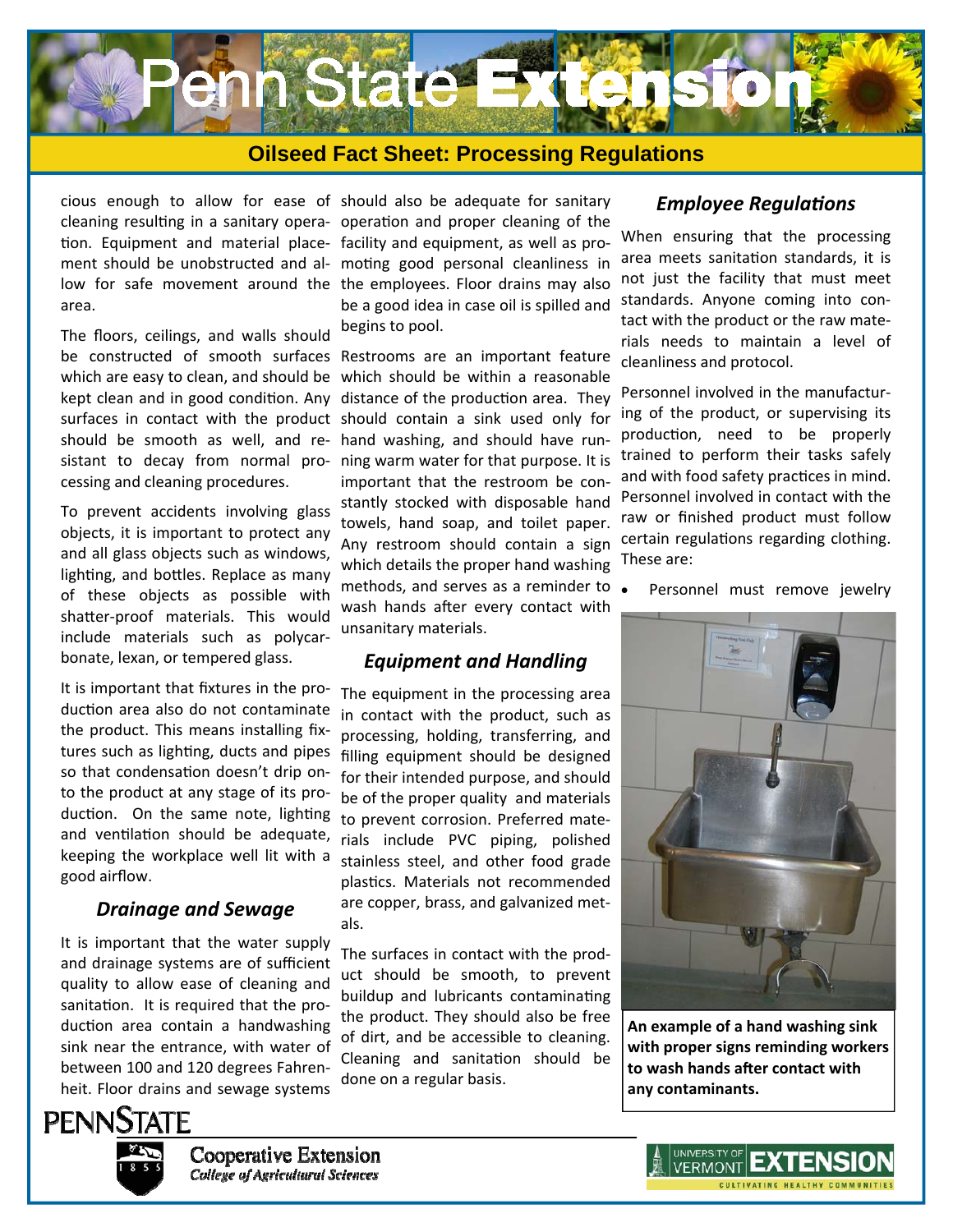



**This is an example of a dispenser for hair and beard nets, which allows ease of access and promotes cleanliness in the workplace.** 

before coming into contact with the restroom, and any time they come the product, as jewelry can fall into contact with contaminants. into and contaminate it

 Clothing must be appropriate to must be prohibited from the procontaminaƟon

- Hair nets must be worn on long hair and facial hair, to prevent it from falling into the product
- Torso hair must be appropriately covered- shirts must be buttoned or closed all the way

Lab coats are a preferable and sanitary outer wear to consider when working with the product, as they provide coverage and prevent contamination.

Not only must personnel wear the appropriate clothing, but they must also maintain a level of personal hygiene expected in a food processing environment. Personnel must properly wash hands before each shift, after using

maintain cleanliness and prevent cessing area. No smoking is to be al-Food, drink, and tobacco products lowed in the processing area, and eating and drinking is to be done in appropriate areas away from the product and raw materials.

#### *Raw Material Handling*

The materials used in processing and packaging of the product, such as the oilseed and the bottles the product will be stored in, must be stored properly prior to and after use. They be used according to their labels. must be stored above the ground, away from pests, excess moisture, and contaminants. Contaminants include Regulations for food safety and promicroorganisms and chemicals, as well as dirt and other unwanted materials.

They must also be properly labeled and separated, to prevent mix-ups.

Bags and containers must be closed when not in use, and kept away from exposure to heat, cold, light and moisture which might damage or decompose them.

## *Chemical Containment and RegulaƟons*

The facility used in processing of oilseeds into food products may require a number of chemicals to aid in production and sanitation. These include such materials as:

- Cleaning compounds
- Lubricants
- **Pesticides**
- Fuels
- Sanitizing compounds
- Other chemicals as needed

These materials are considered toxic when working with food, and should be stored separately from the processing area. Their storage area should be secure, and be labeled properly. Chemicals inside this area should be properly labeled and stored safely, in their appropriate containers. Any cleaning agents must be used as their labels describe; only sanitizers approved by the EPA are allowed for use in the processing area, and must

## *RegulaƟon AdministraƟon*

cessing are found under Title 21 of the Federal Code. A link to the code is found in the references section of this factsheet. These regulations are in turn administered and supplemented